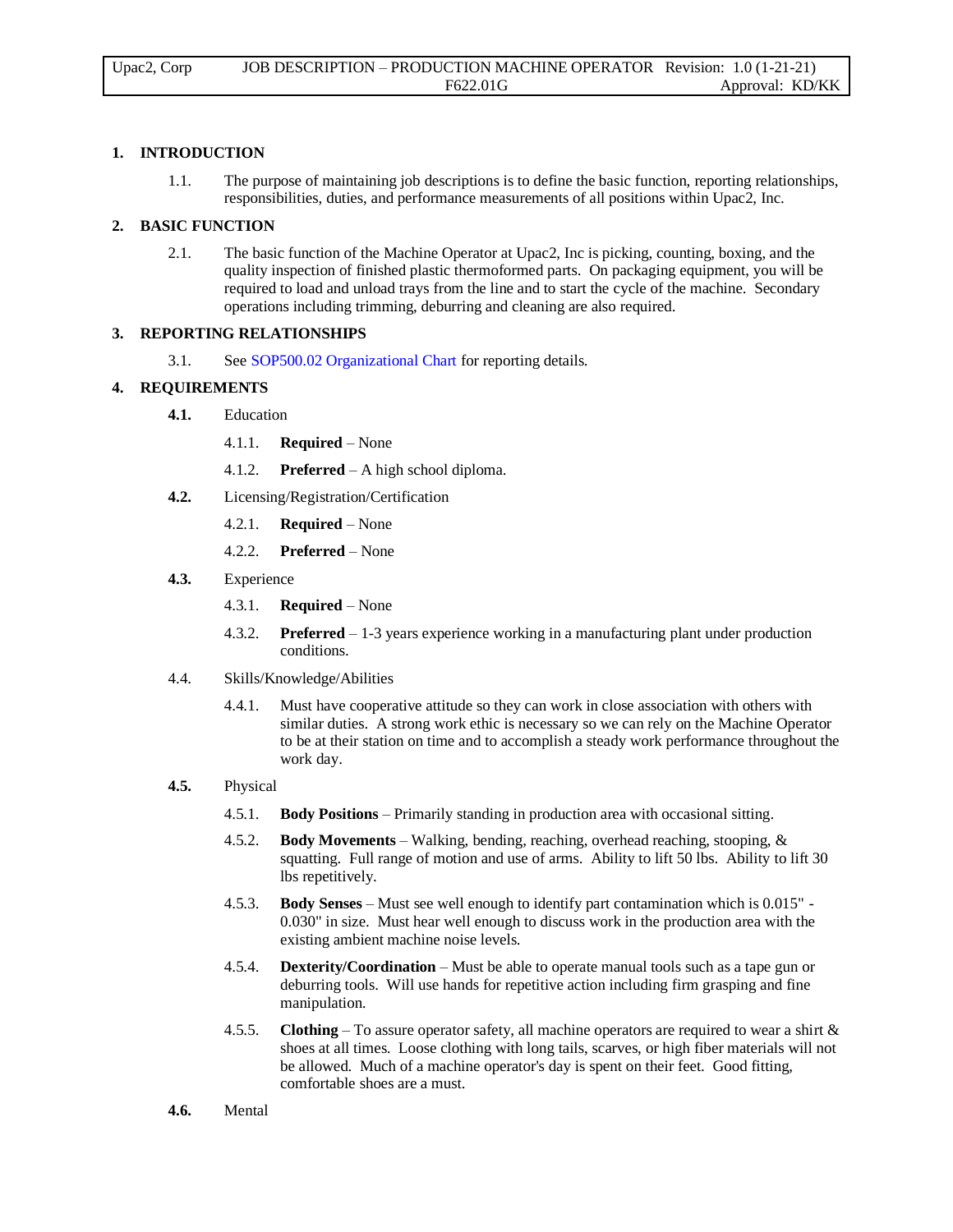- 4.6.1. **Mathematics** Needs basic math skills. Must understand addition, subtraction, multiplication and division, in order to obtain reliable finished part counts. Must have the ability to read and interpret weight measurements on a scale.
- 4.6.2. **Language** Ability to read and write English so that he/she can understand printed work instructions, labels and quality sheets. Ability to speak English well enough to communicate with fellow workers and understand job information.

#### **5. WORKING CONDITIONS**

5.1. Works on a production floor that is well lighted. Temperature in the production area can increase to 110 degrees Fahrenheit. Noise levels are constant, but do not exceed OSHA d.b.a. limits.

# **6. AUTHORITY**

6.1. Not applicable.

## **7. RESPONSIBILITIES AND DUTIES**

- 7.1. The Machine Operators at Upac2, Corp are required to:
	- 7.1.1. Inspect finished part quality to the standard explained by the quality sheet and the work instructions on the job jacket.
	- 7.1.2. Stop the production of finished parts and to notify the production supervisor, production lead or other management personnel of any defects or machine conditions which affect the quality or efficiency of the job assigned to them.
	- 7.1.3. Pick, stack, count and box finished parts within the amount of time specified by the job jacket or established by the standard.
	- 7.1.4. Box finished parts according to work instructions.
	- 7.1.5. Arrive at your work station on time and to work at a steady pace which allows completion of the required parts per hour.
	- 7.1.6. When a shift change occurs, the working Machine Operator who is running the machine, or is picking parts, will yield his job responsibility to the on-coming Machine Operator. The working Machine Operator then stays with the on-coming Machine Operator and will:
		- 7.1.6.1. Explain any information regarding part quality.
		- 7.1.6.2. Explain any special operations or machine functions.
		- 7.1.6.3. Remove scrape materials.
		- 7.1.6.4. Stack boxes.
		- 7.1.6.5. Make new boxes.
		- 7.1.6.6. Apply labels and bags.
		- 7.1.6.7. Clean up the work area.
		- 7.1.6.8. Assist the on coming operator. You will not be released from your assigned work station until your shift has ended.
	- 7.1.7. Follow special work instructions associated with the clean room area.
	- 7.1.8. Clean work areas at the start of your shift, lunch break and at the end of your shift. Allow five (5) minutes for general housekeeping and machine cleaning duties.
	- 7.1.9. Accomplish material handling duties such as moving gaylords, corrugated boxes and plastic in the production area and warehouse.
	- 7.1.10. To follow safety instructions.